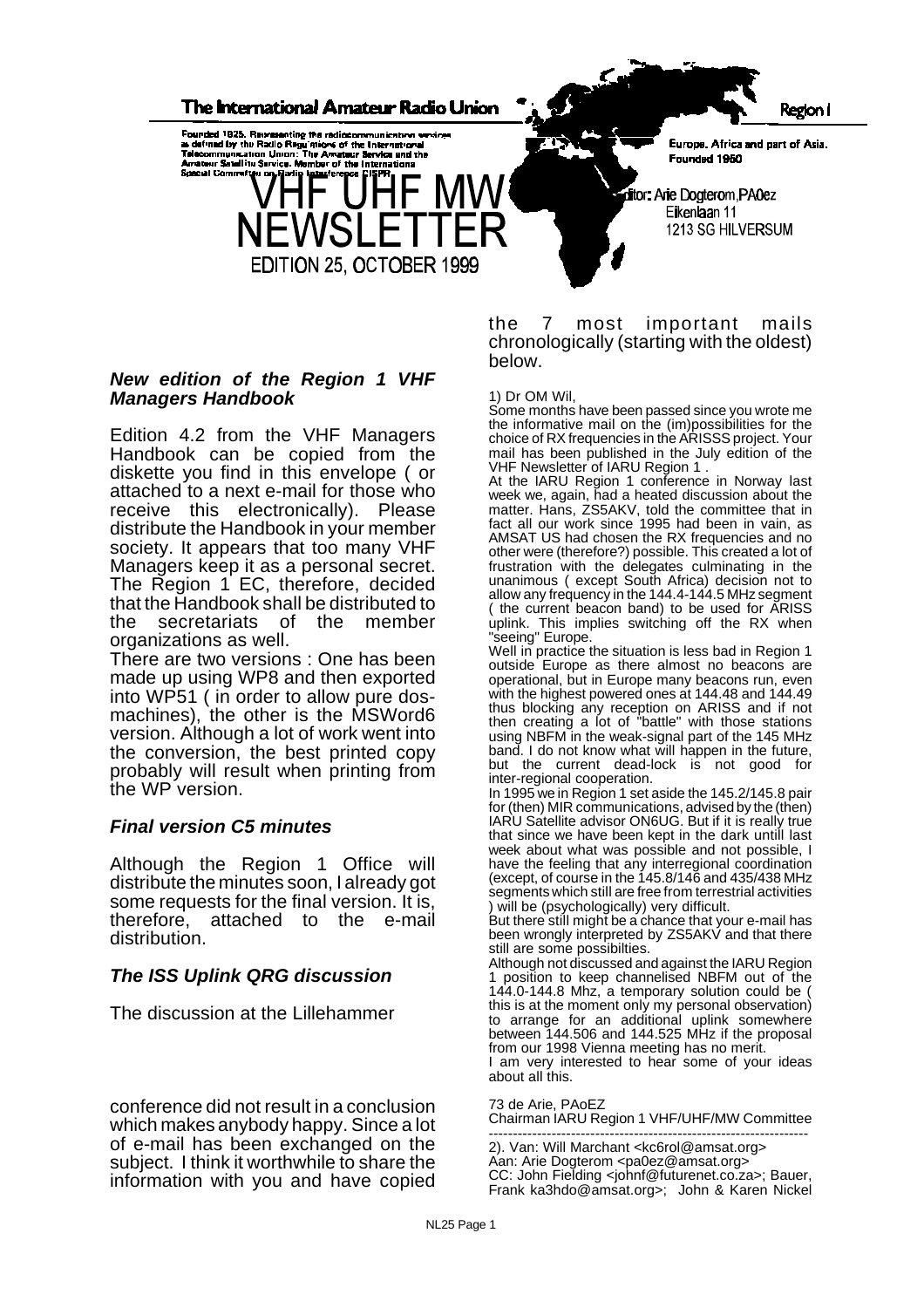<wd5eev@horizon.hit.net> Datum: woensdag 29 september 1999 21:52 Onderwerp: Re: uplink frequencies

Thanks for the information, Arie. I'm very sorry if anything I've said has caused heartache for the international community! We have always strived to involve the international ham community in human spaceflight

operations.

The 145.200 uplink/ 145.800 downlink is already programmed into the ARISS radio. If that frequency pair works for all the Regions then I don't see any problem in using it. 73, Will

Arie Dogterom wrote:

Wil,

I am very happy about the 145.2/.8 pair. ZS5AKV has NEVER told us that this was possible and said only the frequencies between 144.4 and 144.5 could be used.

Pity that we were not aware. In fact the only problem will be that in Europe we have to get mobile users from the 145.2 simplex frequency they use but that might be not too difficult.

Well it appears anyhow that some lack of communications is/was present.

 I will soon inform the Region 1 VHF Community 73,Arie

------------------------------------------------------------------ 3). Aan: Arie Dogterom <pa0ez@amsat.org> CC: PA0SON <pa0son@amsat.org>; John & Karen<br>Nickel = <wd5eev@horizon.hit.net>:Bauer. Frank Nickel <wd5eev@horizon.hit.net>;Bauer, Frank <ka3hdo@amsat.org>; John <johnf@futurenet.co.za>

Datum: woensdag 29 september 1999 23:58 Onderwerp: Re: uplink frequencies

I'd like you to email with Frank, KA3HDO, about that frequency pair,Arie. It is in the radio, yes, but I don't know if there are any implications to Region 2 and 3 for that particular pair. Frank understands that much more than I do. Frank has been spending a lot of his volunteer time trying to coordinate frequencies that will make everyone happy. We are committed to reaching compromise in the international community. 73, Will

------------------------------------------------------------------ 4).Van: Arie Dogterom <pa0ez@amsat.org> Aan: Will Marchant <kc6rol@amsat.org> CC: PA0SON <pa0son@amsat.org>; John & Karen Nickel <wd5eev@horizon.hit.net>; Bauer, Frank <ka3hdo@amsat.org>; John Fieldin g <johnf@futurenet.co.za>

Onderwerp: Re: uplink frequencies Datum: donderdag 30 september 1999 23:35

Wil,

In parts of region 2 uplinking on 145.2 MHz might be a problem. In Region 1no problem. In fact that freq pair is part of the R1 bandplan ( note p) for manned space NBFM. Region 3 as a region has a very rudimentary plan. I never could get hold of

the JA plan. Anyhow over Region 1 it will be the best/only solution. Probably operators in the ISS might have to use a switch h.i. 73

------------------------------------------------------------------ 5). Aan: Frank H. Baue r <abfhb@abacus.gsfc.nasa.gov>; John@ibm.net <John@ibm.net>; Fielding@ibm.ne t <Fielding@ibm.net>

CC: Will Marchant <kc6rol@amsat.org>; Ray Soifer <71331.1337@compuserve.com>; Arie Dogterom <pa0ez@amsat.org> Onderwerp: IARU FORUM

Datum: donderdag 30 September 1999 6:38

Dear Frank

You may have seen the reply from Wil . I am upset that I was never

informed that 145.200 was a possibility. It was never discussed in any

of the meetings or in the documentation or correspondence I shared with

you and Wil. It would have saved a lot of ill feelings and disputes

It now makes me look stupid holding out at the IARU meeting for 144,490!

If indeed 145,200 is available as an uplink can we please discuss this

and make a statement next Friday and officially inform IARU Region 1 of

the possibility/ARISS Board decision.

73

Hans

------------------------------------------------------------------

6) Arie,

I have been out of town several days and I see there has been a lot of discussion on ISS frequencies as well as the recent IARU meeting. Let me take this opportunity to try to set the record straight on this subject.

First, I appreciate my friend Will Marchant's e-mails to John and you regarding ISS frequencies. Will is my SAREX operations manager. As the operations manager, he is well aware of the problems we have had regarding frequencies for Shuttle, Mir and ISS. He also knows that I have put a lot of effort in understanding the worldwide frequency bandplan and how to best utilize the crowded 2 meter band in the human spaceflight environment. I think that Will would agree with me when I say that Will Marchant is not an expert on international frequency matters. I understand that he provided each of you some preliminary information regarding the paper I wrote to the APRS community on the human spaceflight frequency problem. This paper

significantly helped me in the difficult, but successful task of clearing APRS off 145.79 in the U.S. to make 145.80 available for use internationally as a downlink for ISS, Shuttle and Mir. However, some of the statements made by Will regarding ISS uplinks were probably very confusing to you and not totally correct. I will try to clear this up.

As I described in the APRS paper, it is important to understand that in Space you can span several IARU regions at the same time. Also, the astronauts and cosmonauts have clearly demonstrated that if they need to constantly switch frequencies, they will not operate the radio. Therefore, it is imperative that we find a common, worldwide uplink frequency for ISS- not several uplinks that change when you traverse from one region to another. I have stated this to you many times. Because of this, 145.20 will NOT work as an uplink. Ray Soifer and I have repeatedly stated that there are hundreds of repeaters in Region 2 on 145.19, 145.20 & 145.21. This frequency will also be difficult as an uplink in Region 1 because there are many people using this frequency in a coordinated fashion (Raynet for example). The only uplink frequency available is the compromise that I have repeatedly described--144.49. Without it, ISS and ground-based operators will definitely have interference problems.

It is true that the frequency pair 145.20/145.80 are in the ISS radio. However, there are 63 other frequency pairs in this radio---many of these cannot be used in several regions of the world. They were installed to keep our options flexible. We may have some opportunities to use this frequency pair for a future Europe-only DXpedition. I must reiterate, however, that if we ask the orbiting crew to switch between this frequency pair and several others during a 15-90 minute period, they will shut off the radio. The amateur radio community then loses a tremendous

Arie, PAoEZ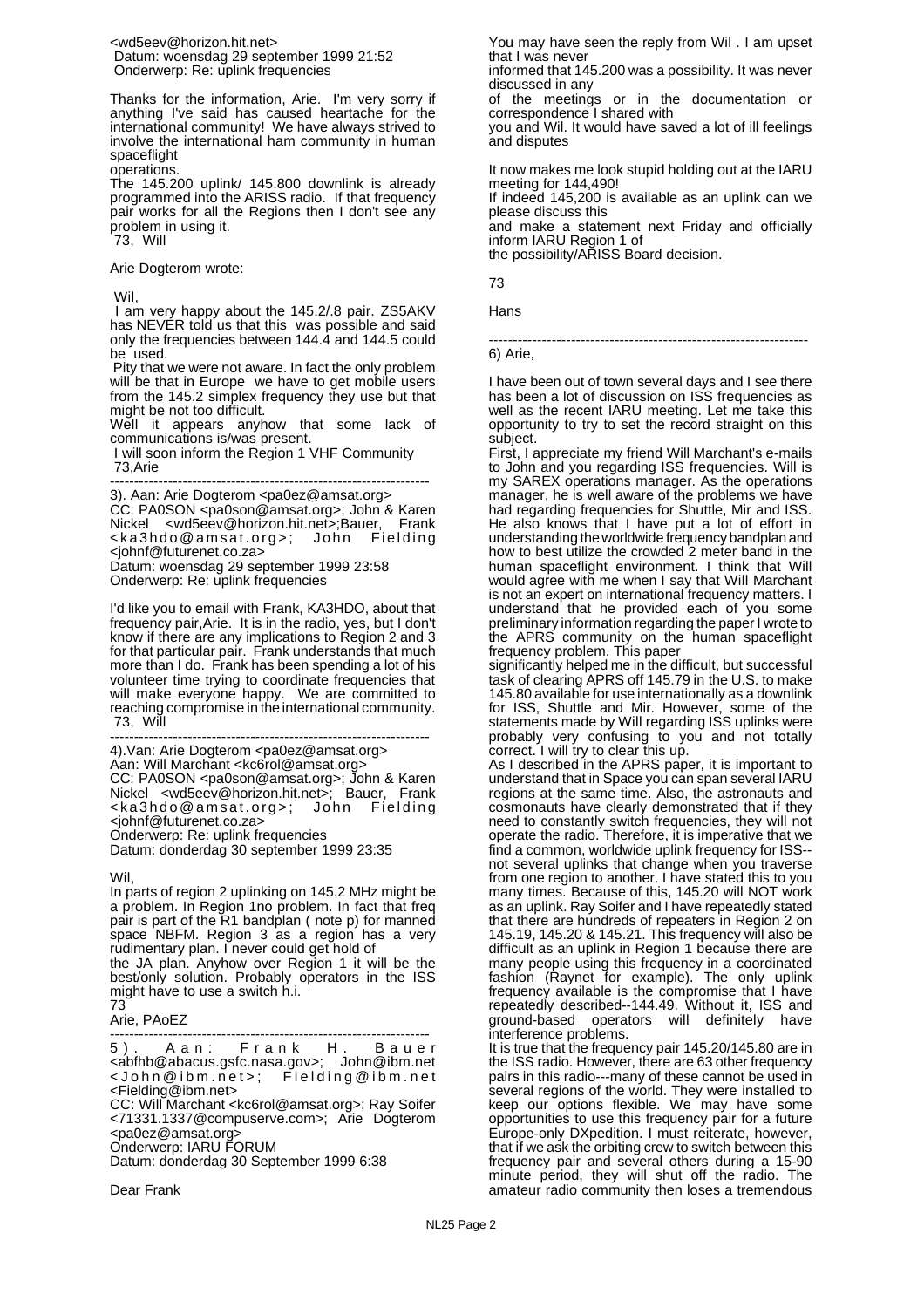opportunity on ISS. They also lose a tremendous opportunity to reach school students and excite them about amateur radio.

It is quite unfortunate that the IARU meeting did not agree to the continued use of 144.49 on Shuttle, Mir and ISS. I must say that I cannot guarantee that the orbiting crew will not use this uplink over Europe. With ISS flying over several Regions of the world at the same time, some European hams may be tempted in uplinking on 144.49 if the radio is active on this frequency while hams in neighboring Asia are working the bird. This decision will definitely hurt the ability for people in Region 1 to

talk to ISS. Also, past experience on Mir and Shuttle has shown that these crews do not consistently frequency hop to meet the IARU bandplans. I had hoped that the 144.49 uplink would be the best compromise for all around the world. Now I am very concerned about potential future interference. I wish the Region 1 team could have compromised with those in the U.S. on

this frequency issue After all, the U.S. amateur community worked hard to compromise with Region 1 and to move APRS away from 145.80. I, personally, am disappointed that a compromise could not be reached. I am sure that the world could live without one beacon frequency on 2 meters or a better use of our crowded 2 meter band through some beacon frequency sharing.

I hope this clears up the confusion that was raised. Is there any way this decision could be reversed? 73, Frank Bauer, KA3HDO

AMSAT-NA V.P. for Human Spaceflight Programs ------------------------------------------------------------------7).

Dr OM Frank

Your message confuses the issue again for us. In fact we in Region 1 have got (asked for) the relevant information through

ZS5AKV, the IARU worldwide Satellite Advisor. He thought and brought that message to the Region 1 meetings that the only RX frequencies allowed by NASA (!) in the ISS were those in the 144.4/.5 MHz segment. Region 1 had, therefore, to accept those. This implied that all efforts at our side appeared to have been in vain. That gave some frustration and finally resulted in the very explicit decision in Lillehammer last week NOT to extend the relevant 144.49 footnote. You refer to messages you might have send to me earlier. Sorry, but I must have missed some. In fact Wil Marchant indicated me to a paper you presented

in 1997 on a.o. the frequency issue. Here the 145.2/.8 pair was even mentioned.

Your statement that the "amateur" operators in the ISS are not willing to use a very basic tuning knob is new for us here and I suppose the VHF Managers in the Region 1 VHF/UHF/Microwaves committee might have difficulties in understanding that.

In the beginning of the 90ties ON6UG, then our Satellite coordinator, initiated the project to clear the then called R8 repeater channel for "space"use. A very large number of repeaters finally moved and in 1995 Region 1 made that former R8 pair available for manned space applications(note p in the 145 MHz Region 1 bandplan). Since we are not aware of any further discussion on the matter. MIR has used those frequencies as far as I am aware. In 1996 ZS5AKV gave a presentation in which he tried to get the 144.49 Mhz channel in addition in 144.49 Mhz channel in addition into our bandplan. Although it then was not a formal conference proposal, the conference accepted it for a limited time. A written text was presented by Hans to the Vienna meeting in february 1998 of the Region 1 committee. The result of a lengthy debate was a rather long answer ( with questions) letter to ZS5AKV of which you might be aware ( If not I mail you a copy).

All time nobody has been able to enlighten us here about the problemn with the uplink QRG other than the recent statement : NASA does not allow anything else without a complete re-approval of the equipment. You may understand that we are quite astonished learning that reception on 145.2 is possible; and more astonished ( but thats me, for the VHF/UHF/MW Committee does not yet know) that the problem is (not) using a tuning switch.

I do not think your statement that the ARISS operators cannot/will not switch to 145.20 when over Region 1 ( or even Region 3) is very helpful in creating understanding for the ARISS project over here. Between lines I read that AMSAT-NA will advise Region 1 stations to use 144.49. That might create a "battle environment" ( NBFM channelised operation in the beacon band)

which in no way can be useful to introduce newcomers to amateur radio. It will be much better that in all Region 1 member societies magazines will be published that ( as with MIR ) the 145.2/.8 pair will be used. That then could also stimulate active support for the ARISS in Europe, which in the current situation is less likely, 73 Arie

From the information in those e-mails we can conclude that :

there are **no technical obstacles** to the use of the 145.2/145.8 MHz pair, which we already proposed (and made accessible) in 1995.

It will be very important that YOU PUBLISH IN YOUR MAGAZINES the **recommendation to use the 145.2/145.8 MHz pair for communications by amateurs in your country** with the people in the ISS. Using a switch in the receiver should not be a problem for AMATEUR RADIO operators in space.